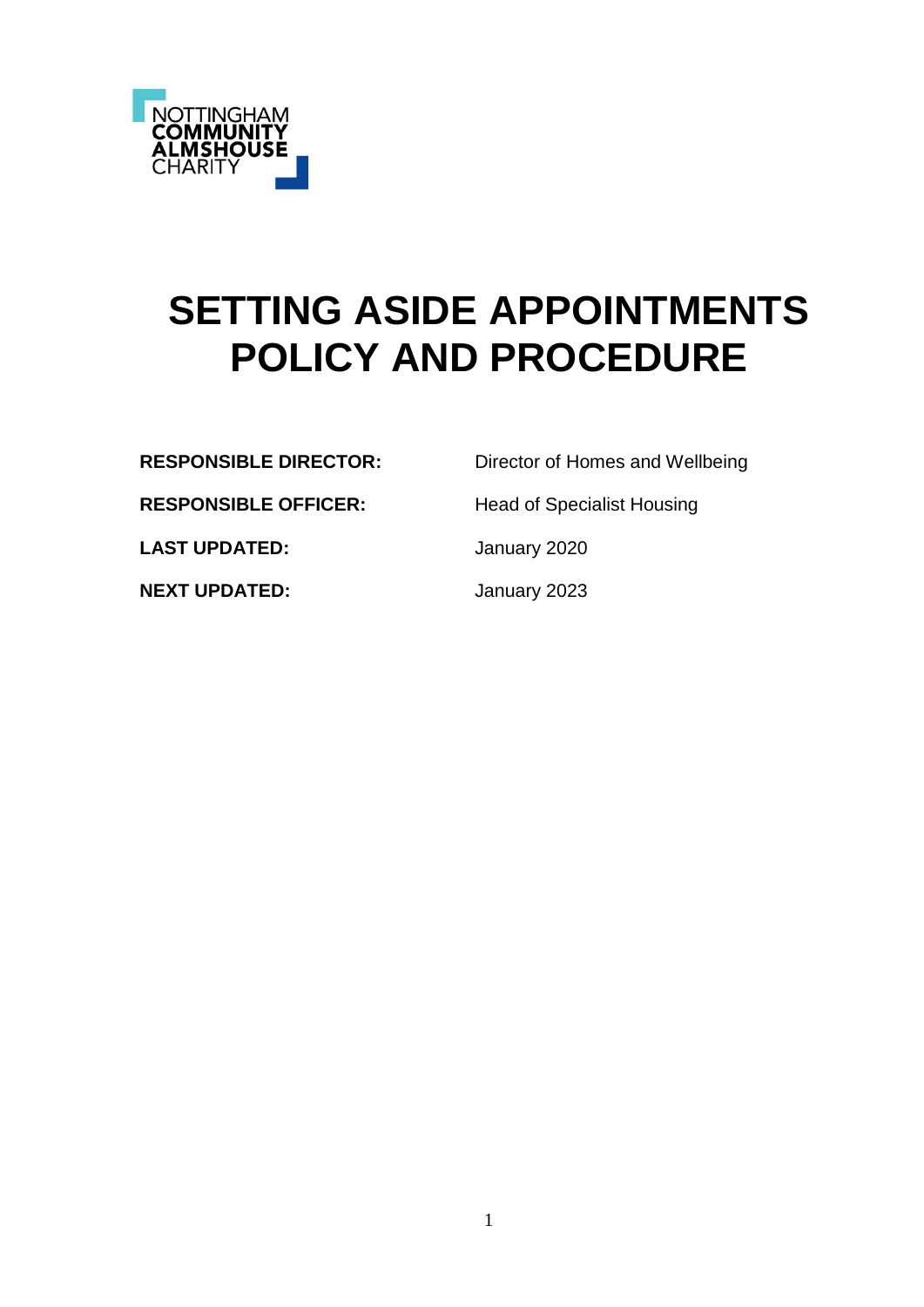## **1. PURPOSE**

- 1.1 To follow the Almshouse Association standards of almshouse management guidance.
- 1.2 To ensure the process of setting aside appointments is fair and transparent.

## **2. RISKS**

- 2.1 Failure to follow fair processes for the setting aside of appointments.
- 2.2 Failure to maintain sustainable communities within the almshouse schemes.

#### **3. REFERENCES**

- 3.1 The Charity Commission Schemes.
- 3.2 The Almshouse Association Standards of Almshouse Management 2014.
- 3.3 Intermediate Housing Team Income Management Policy
- 3.4 NCHA ASB and Hate Crimes Policy

## **4. PROCESS**

- 4.1. The Court of Appeal in the case of Gray v Taylor (1998) established that almshouse residents occupy properties as beneficiaries under a trust and are therefore not tenants. The appointment letter is in effect a licence to occupy and as such the resident has no security of tenure.
- 4.2 Despite the insecurity of tenure the appointment of a resident is viewed as a long term decision and an appointment will only be set aside in specific circumstances and after much consideration of the individual's situation. The decision to set aside will be taken by the Trustee after consultation with the Housing Officer.
- 4.3 Although every effort should be made to avoid setting aside an appointment, it is recognised that there are occasions when this is the responsible action to take. Specific circumstances that may lead to setting aside an appointment are:

a) The resident is no longer able to live independently due to increased frailty or disability, even with the support of social services care packages or other assistance

b) The resident no longer qualifies as a beneficiary

c) The resident is in arrears with the Maintenance Contribution

d) The resident persistently breaches the regulations under which they were appointed (as set out in the letter of appointment)

e) The resident upsets, endangers, abuses or repeatedly causes a nuisance to other residents or members of staff.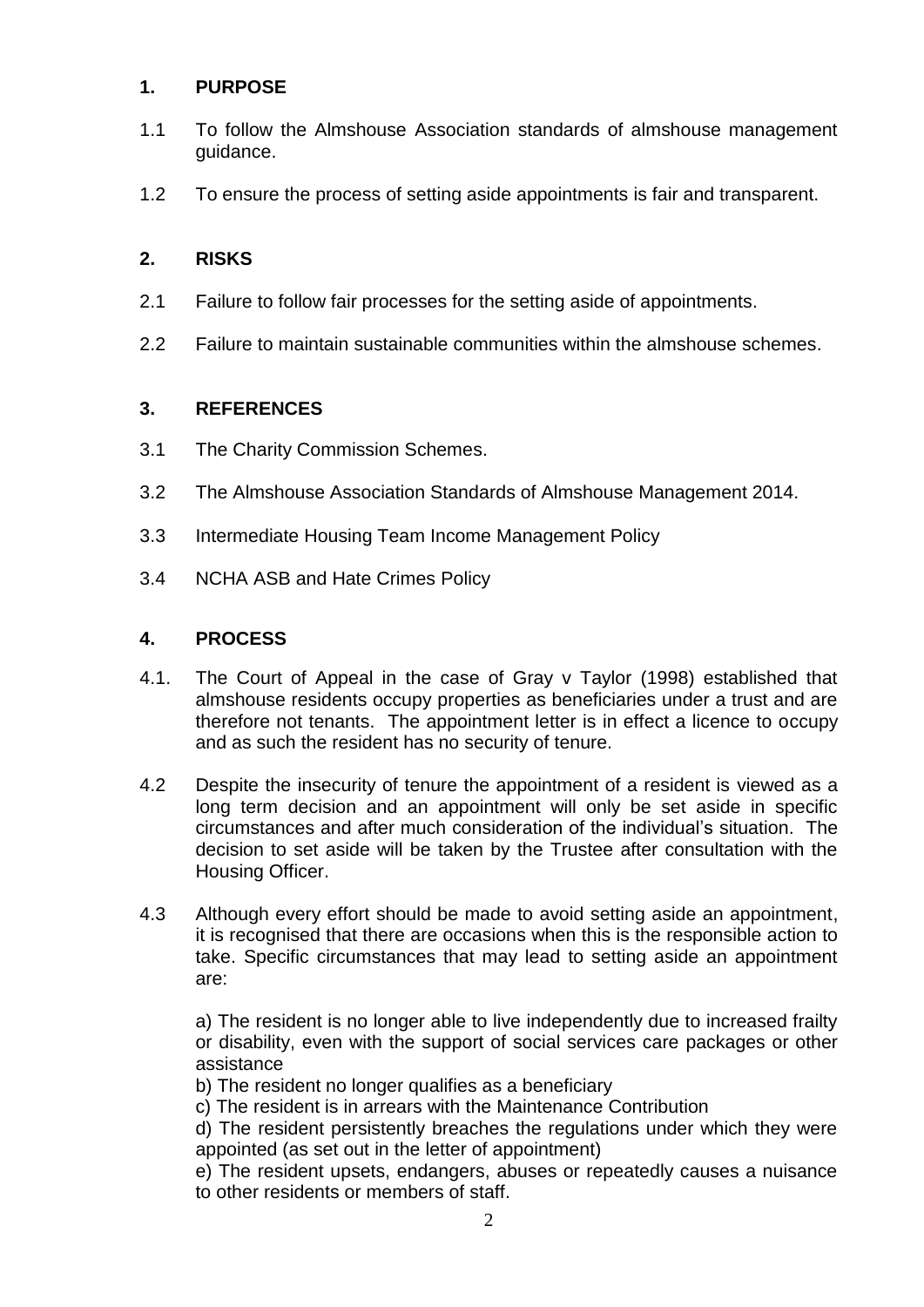- 4.4 If a resident is in any of the circumstances described in a) to e) then the Housing Officer should investigate the circumstances with the resident and decide upon a course of action. Officer actions must be carefully recorded at all stages and demonstrate that they are reasonable, measured and made in good faith.
- 4.5 Dealing with arrears should be undertaken with reference to the IHT Income Management Policy. Anti social behaviour as in e) should be investigated in line with the NCHA ASB and Hate Crimes Policy and Procedure.

## **5. SETTING ASIDE THE APPOINTMENT**

5.1 Depending upon the reasons for setting aside, the following process should be followed in order to reach a decision to set aside the appointment:

#### **5.1.1 Ill Health or Frailty**

The Trustee has a duty of care to ensure the safety of residents, therefore when they consider that a resident is no longer able to live independently without endangering themselves or others, they have a responsibility to set aside the appointment.

5.1.2 Consultation must be made with the resident, their next of kin, GP and social services so that suitable alternative accommodation can be sourced. Although these may resist the setting aside of the appointment it is the trustee's decision to make. Each step of this consultation must be recorded in full in the Capita diary system.

#### **5.1.3 No Longer Qualified as a Beneficiary**

If a resident is found to have lied about their circumstances and does not fit the scheme criteria then they no longer qualify and the appointment will be set aside.

- 5.1.4 Alternatively a resident's circumstances may have altered due to marriage or a windfall and their financial position changed to the extent that they no longer qualify for the scheme. In this situation a sensitive approach should be taken with the resident but ultimately it may be decided that the appointment be set aside in order that the property can be allocated to someone who does meet the criteria.
- **5.1.5 Breach of Regulations including Non-payment of Maintenance Contribution**

The letter of appointment clearly states what the Maintenance Contribution is, whether weekly or monthly and that it is a condition of occupancy that the full amount of Maintenance Contribution is paid.

5.1.6 NCAC allows residents to pay their MC in arrears (depending on when the appointment started as most are now 1<sup>st</sup> of each month), paying on the  $27<sup>th</sup>$  of the month. Any arrears in addition to this are not permitted.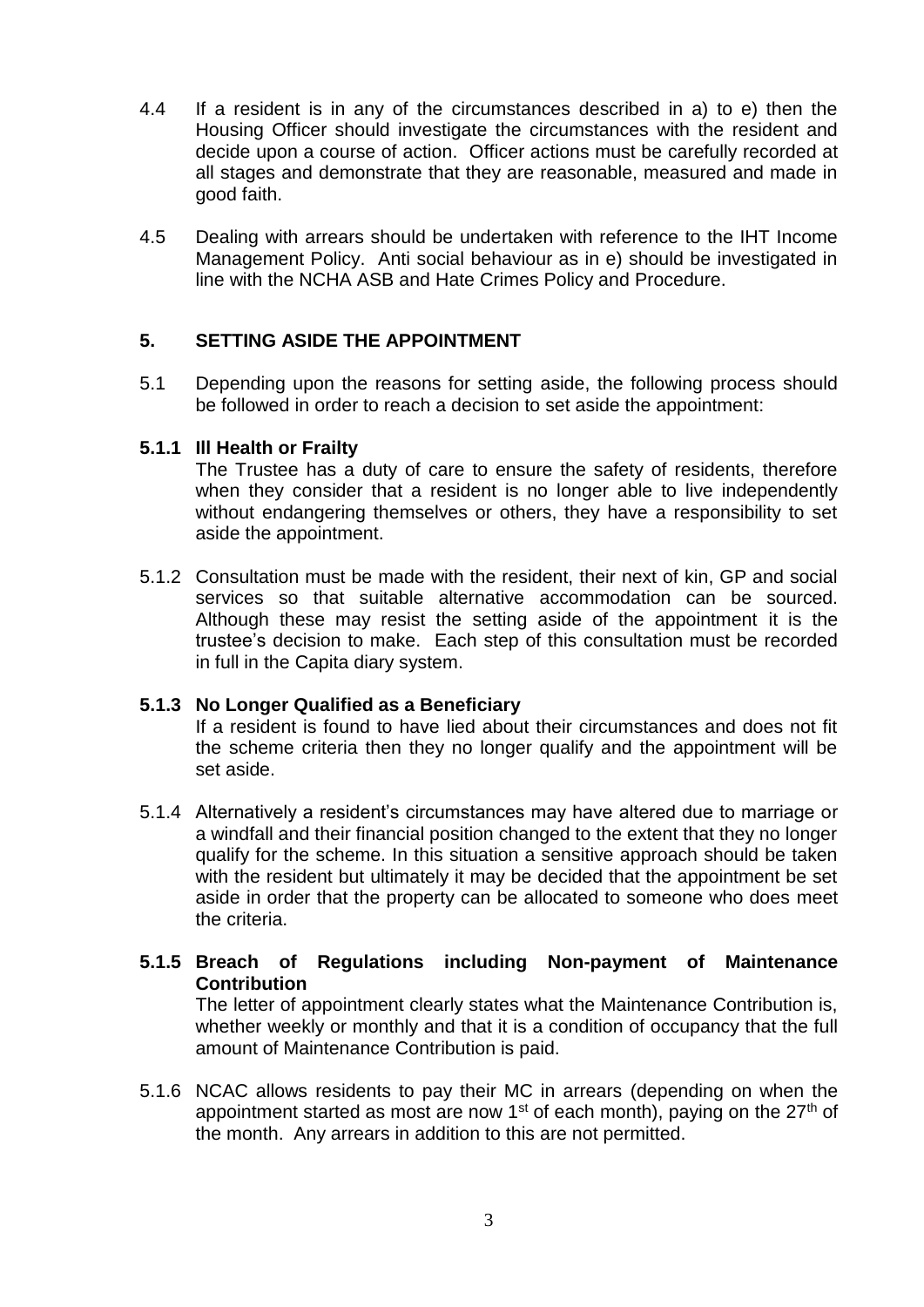- 5.1.7 Reference should be made to the Intermediate Housing Team Income Management Policy for managing almshouse arrears but the process below of issuing verbal and written warnings should be followed.
- 5.1.8 Where regulations are breached, including anti-social behaviour, the resident must be warned that their behaviour and/or actions are in breach of the regulations detailed within their letter of appointment and that they are at risk of losing their home. Phone contact should be made with the resident to discuss the issue, offer support and advice to rectify the issue and a verbal warning given that continued behaviour in this way may result in the setting aside of their appointment.

At all times the NCHA ASB and Hate Crimes Policy and Procedure must be followed. This sets out the tools available for Housing Officers to use and the principles that must be applied and evidenced.

- 5.1.9 If the behaviour continues then a visit should be made and a formal verbal warning issued. This should be made in the presence of another member of staff. Support and advice for example access to mediation should again be given. All verbal and written warnings must be recorded on the Capita diary system.
- 5.1.10 If the behaviour continues and the offer of support and advice is not taken up then this should be followed up with a letter setting out the following:
	- the breach of regulations in question
	- the resident's explanation of the issue and the Housing Officer's interpretation of this as discussed at the visit
	- warning that if the behaviour continues then the resident's appointment will be at risk
	- the offer of support and signposting given to resolve the problem
- 5.1.11 If the behaviour continues then a final warning letter including the points above must be sent.

#### 5.1.12 **Resident Nuisance to Other Residents or Members of Staff.**

In circumstances where a resident causes a nuisance to others this may take the form of harassment, stalking, unwanted contact, unwarranted or vexatious complaints or similar behaviours.

Reports of such behaviours will be followed up with a visit to the resident by the Housing Officer to discuss the complaint. The Housing Officer will make it clear to the resident the nuisance behaviour that must cease. This meeting should be recorded.

- 5.1.13 If the nuisance behaviours persist then the Housing Officer should discuss setting aside the appointment with the Clerk to the Trustee.
- **5.2 Serving the Notice to Quit and Notice to Determine, and Applying to Court**

Once the Housing Officer has made a decision that the appointment should be set aside then this must be discussed with the Clerk to the Trustee to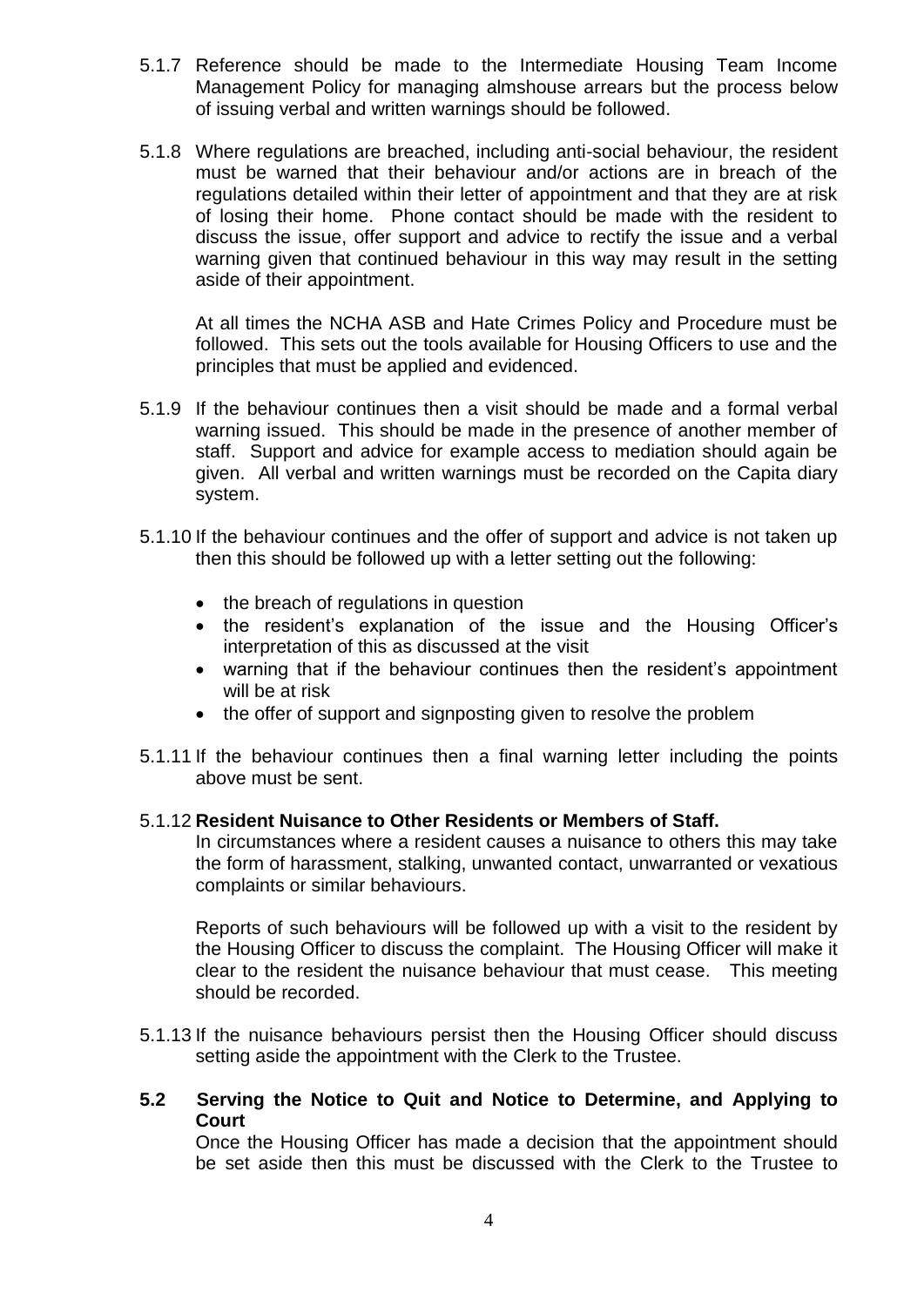confirm that the appointment will be set aside. The Clerk will refer to the NCHA Executive Team and Board of Management, as appropriate.

- 5.2.1 A meeting should be arranged with the Housing Officer and Clerk to the Trustee (as representative of the Trustee) to which the resident is invited. This is to give the resident the opportunity to state their case for the appointment to not be set aside.
- 5.2.2 The decision, and the reasons for it, should be made in writing to the resident within 5 working days of the review meeting. If the decision is made to continue with setting aside the appointment then the relevant Notice and accompanying letter should be served (see Appendix 1 and 2) and when the notice period is complete an application must be made to the County Court if the resident has not left the property. The Court may consider whether setting aside an appointment would be proportionate to the reasons for the application.
- 5.2.3 At all stages of the process the residents must be offered support and advice, including signposting to relevant agencies and all contact must be fully documented in the Capita diary system.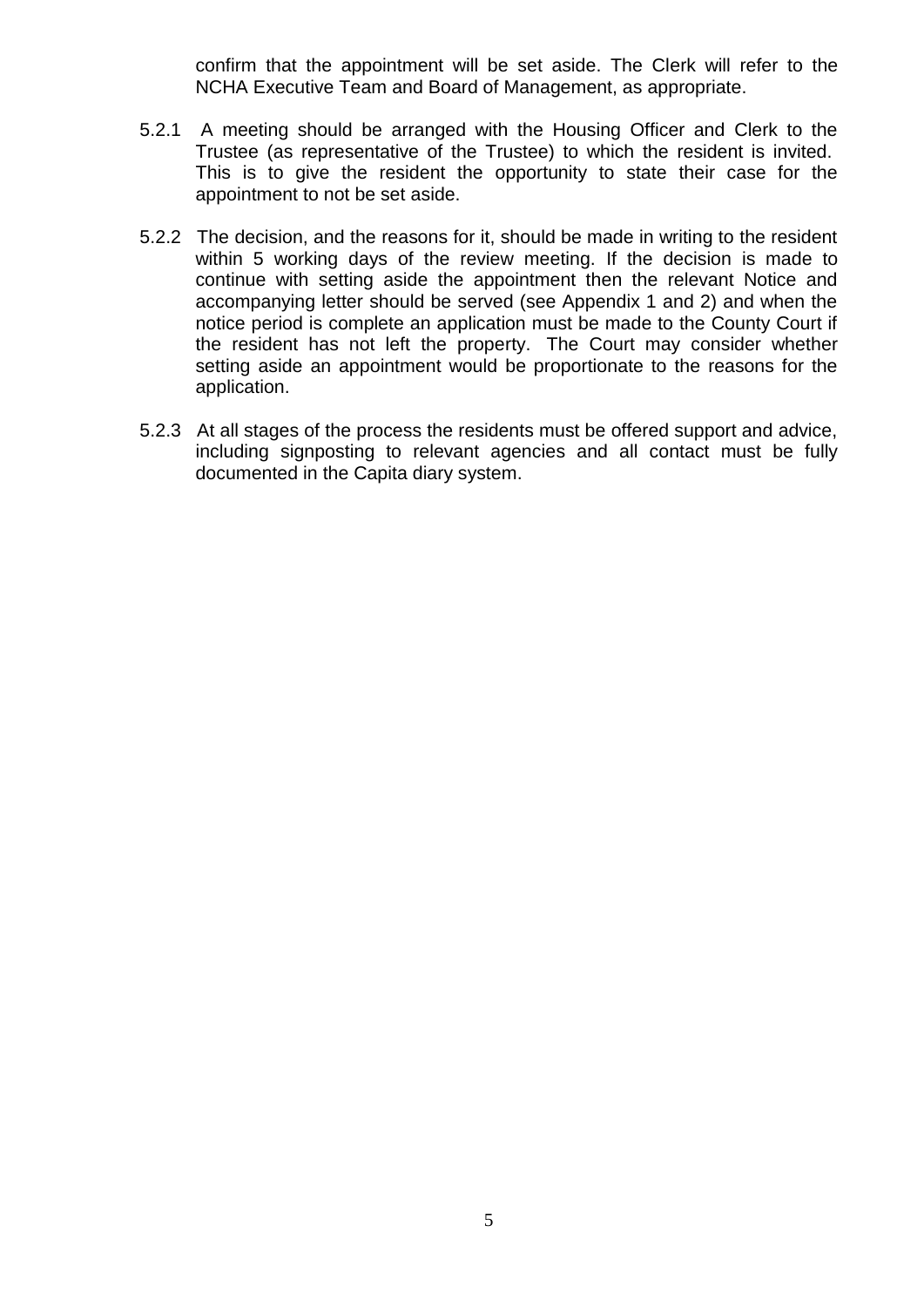# **Appendix 1 Notice to Quit and Notice to Determine (to be sent on one page)**

# **Notice to Quit**

To: ……………………………………

Of: ……………………………………

From the Trustees of: ……………………………………

Date: The ………… day of ………………. 20…..

## **TAKE NOTICE**

This notice is served without prejudice to the contention of the Trustees of …………………… that you are neither a licensee nor a tenant, but if you are a licensee or tenant, that any licence or tenancy you may have is respectively an Excluded Licence and that you DO NOT have the protection afforded under the Protection from Eviction Act 1977 (as amended).

#### **NOTICE TO QUIT and NOTICE TO DETERMINE**

We, the Trustees of ……………………………………

HEREBY GIVE YOU NOTICE TO QUIT and deliver up possession of the premises known as

. The same state of the same state of the same state of the same state of the same state of the same state of the same state of the same state of the same state of the same state of the same state of the same state of the

**on the …………….. day of ………………… 20……**

or on the expiration of the first period of any tenancy or licence under which you hold the above mentioned premises expiring not less than one month nor less than the length of one period of such tenancy or licence after service of this Notice.

And FURTHER TAKE NOTICE that all notices including notices relating to legal proceedings may be served upon the Trustees at the address specified below.

Date: The ………… day of ………………. 20…..

Signed:

…………………………………………………………………………………………………

Name:

…………………………………………………………………………………………………

Address:

…………………………………………………………………………………………………

| $\overline{\phantom{a}}$ |  |  |
|--------------------------|--|--|
|                          |  |  |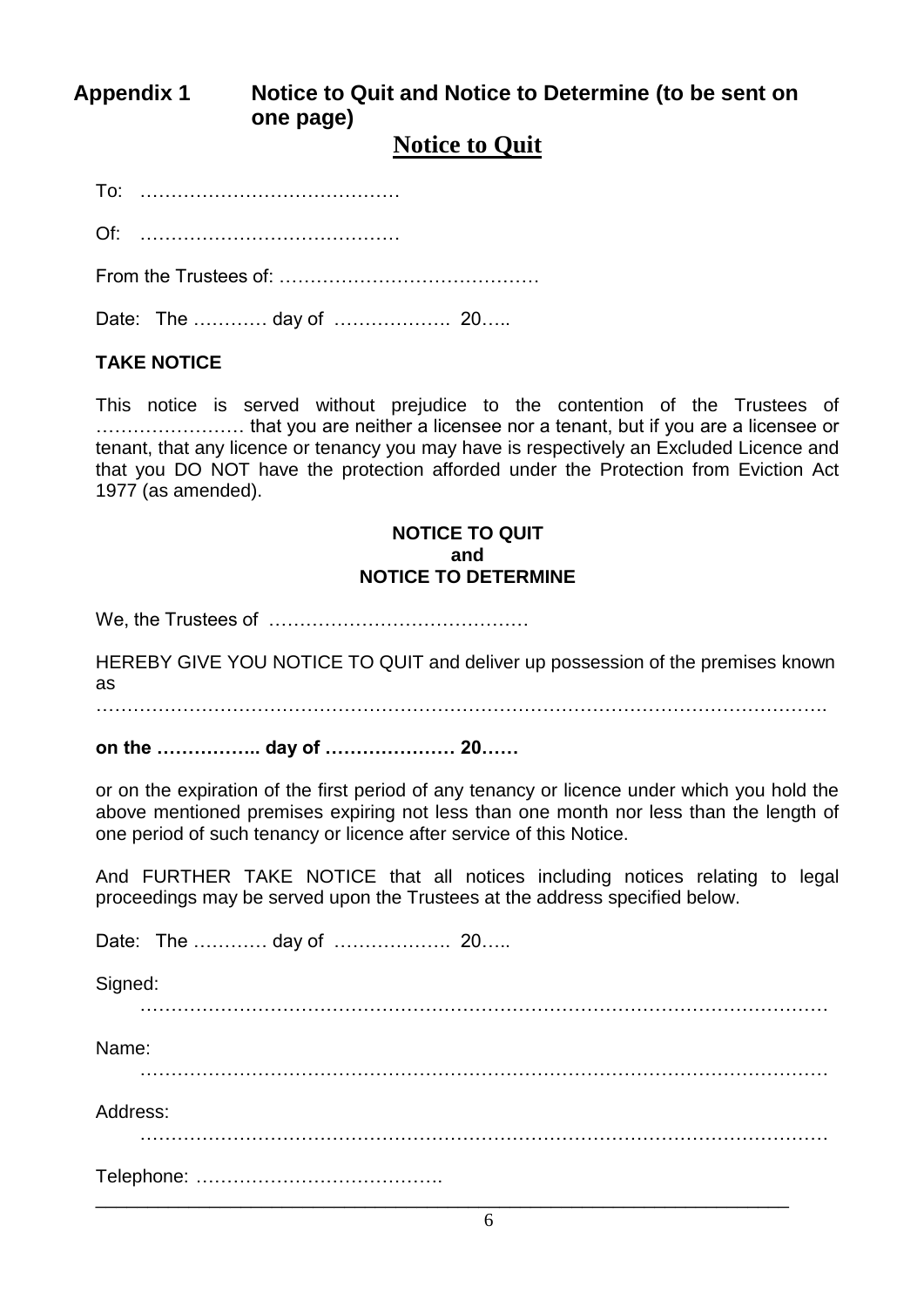#### **PRESCRIBED INFORMATION**

- 1. If the licensee does not leave the dwelling, the landlord or licensor must get an Order for possession from the Court before the licensee can lawfully be evicted. The Landlord or Licensor cannot apply for such an Order before the Notice to Quite or Notice to Determine has run out.
- 2. A licensee who does not know if he has the right to remain in possession after a Notice to Quit or Notice to Determine runs out can obtain advice from a solicitor. Help with all or part of the cost of legal advice and assistance may be available under the Legal Aid Scheme. He/she should also be able to obtain information from a Citizens Advice Bureau, a Housing Aid Centre or a Rent Officer.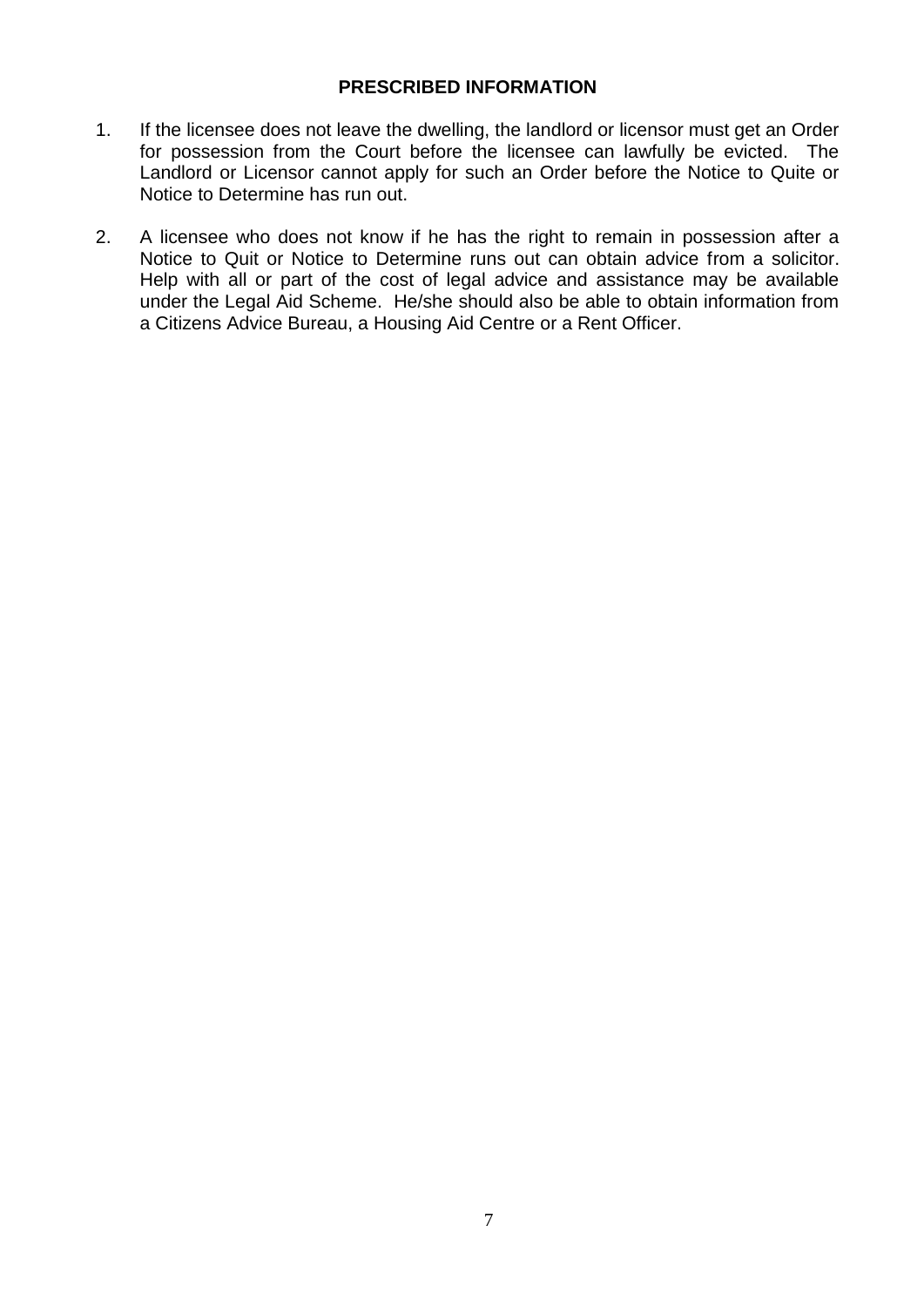# **Appendix 2 Letter to be sent with the Notice**

# **Notice to Set Aside**

[DATE] Dear

I write further to my letter dated ……………….. inviting you to attend the Trustees' meeting on …………………………………………………………………………………….

At that meeting the Trustees, following careful consideration of all relevant matters, made the following resolution:

| "The Trustees having considered the provisions of the Scheme of Charity, information        |     |
|---------------------------------------------------------------------------------------------|-----|
|                                                                                             | the |
| circumstances thereof, resolve that in the best interests of the charity and its residents, |     |
|                                                                                             |     |
|                                                                                             |     |
| necessary, the pursuit of legal remedies."                                                  |     |

The effect of this resolution is that the Trustees require possession of the property from you and request that you deliver up vacant possession on …………………….... The Trustees are left with no alternative but to take this action in view of *[insert reasons for the decision]*……………………………………………

Accordingly I am writing to give you notice on behalf of the Trustees of the ……………………………

Charity setting aside your appointment to occupy the property and requiring you to deliver up possession of the property on ……………………………………...

I also enclose formal Notice to Determine and Quit and suggest that you consider seeking advice and assistance under the Legal Aid Scheme or from a Citizens Advice Bureau, Housing Aid Centre or Rent Officer

I would be grateful if you could sign the duplicate copy of this letter and the duplicate copy of the Notice, to acknowledge safe receipt of the originals.

Yours sincerely ………………………………………………….